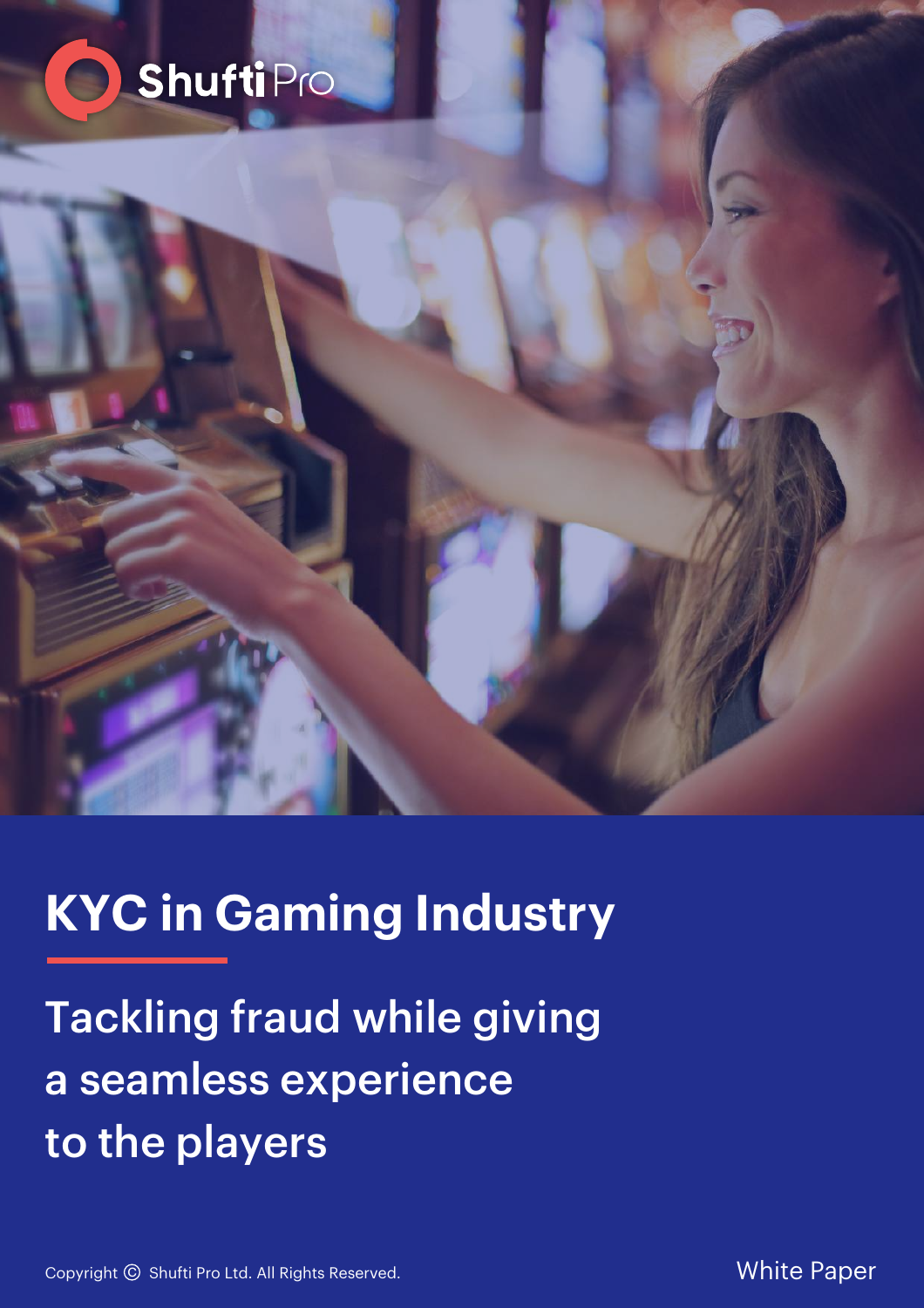### **Table of Contents**

| Online gaming - a prospering industry <b>Engineering</b> 01                                                                                                                                                                        |
|------------------------------------------------------------------------------------------------------------------------------------------------------------------------------------------------------------------------------------|
| Market challenges and combating fraud in the <b>Common Strauding</b> 02                                                                                                                                                            |
| online gaming industry                                                                                                                                                                                                             |
| Fraud - an ever going problem for the online gaming industry <b>EDIM</b> 03                                                                                                                                                        |
| Account takeover fraud <b>contained a manufacture of the CO</b> of the CO of the CO of the CO of the CO of the CO of the CO of the CO of the CO of the CO of the CO of the CO of the CO of the CO of the CO of the CO of the CO of |
|                                                                                                                                                                                                                                    |
| Chargeback abuse <b>Chargeback</b> abuse <b>Chargeback</b> abuse                                                                                                                                                                   |
| Credit card fraud <b>Credit card fraud Credit card fraud Credit card fraud Credit card fraud Credit Credit Credit Credit Credit Credit Credit Credit Credit Credit Credit Credit Credit Credit Credit Credit Credit Cred</b>       |
|                                                                                                                                                                                                                                    |
|                                                                                                                                                                                                                                    |
| Anti Money Laundering - Keeping crime out of gambling  10                                                                                                                                                                          |
| <b>Customer experience</b>                                                                                                                                                                                                         |
| Technology + Gaming = Winning streak <b>Fig. 12</b> 12                                                                                                                                                                             |
| Winning partnership with Shufti pro <b>manual contract of the Shufti pro</b>                                                                                                                                                       |

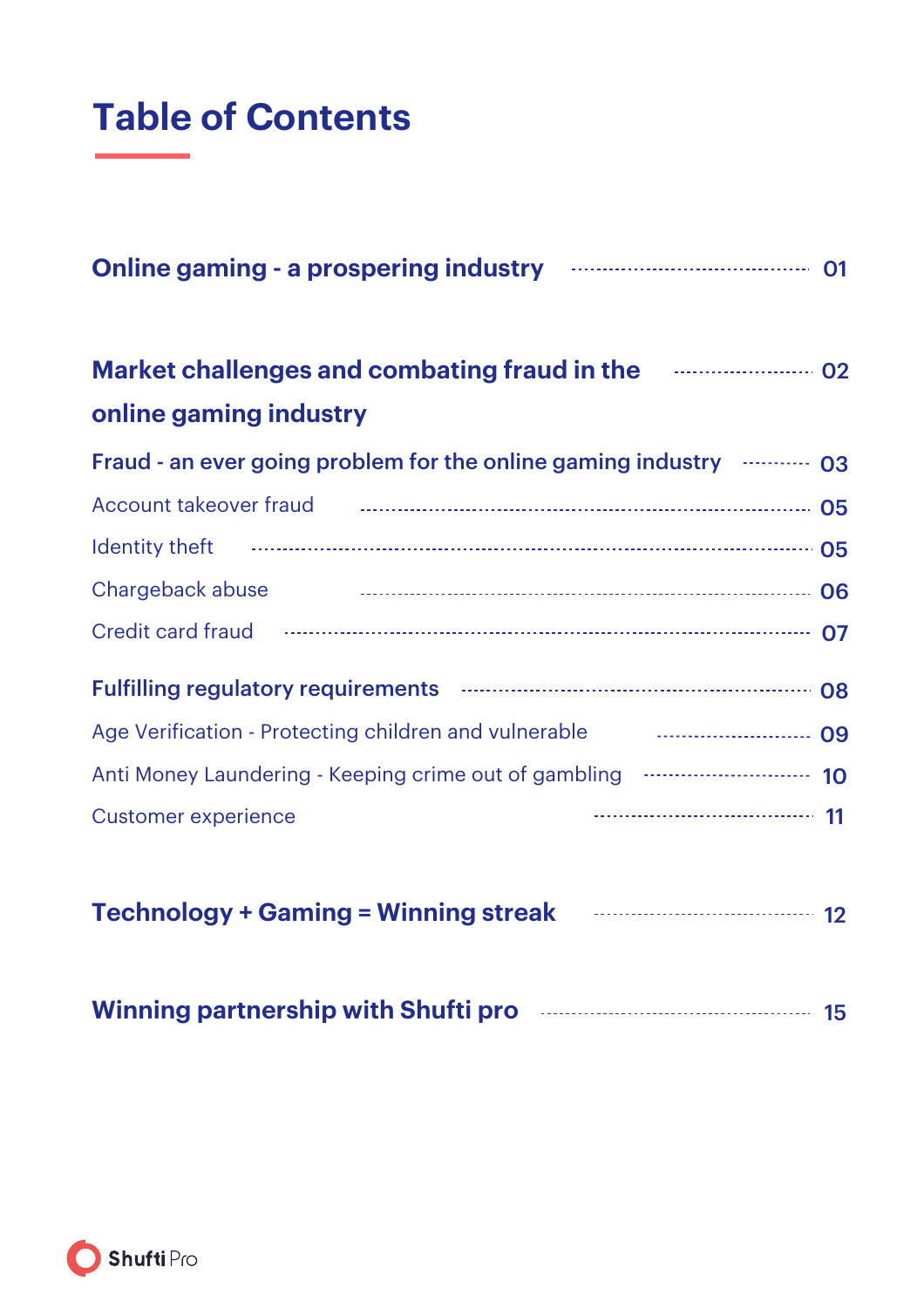## <span id="page-2-0"></span>**Online gaming - a prospering industry**

The internet has opened doors to a global and connected digital world. Just like in any other industry, the gaming industry is highly disrupted by digitalisation. In the entertainment and media industry, online gaming, in particular, is one such branch that has evolved over the past decade. The entire worldwide Entertainment and media market is projected to grow \$2.2 trillion USD by 2021 **[\[1\]](#page-19-0)**. Online gaming is an ever-developing and integral part of this global market.

**The two largest regions known for gaming Asia pacific and Northern America accounted for 78% of global gaming revenues in 201[7 \[2\].](#page-19-0)** 

Additionally, the global online gambling market revenues are expected to grow more than 74 billion USD by 2023, at a compound annual growth rate of 10% [\[3\]](#page-19-0). Online gaming can be fun and it's attracting millions of new players every year. It contributes to 11% of internet trafic [\[4\]](#page-19-0). The financial impact of this trend is staggering, as a report by Javelin predicted that online wagers including sports betting, online casinos, and other such platforms will reach nearly \$1 trillion a year by

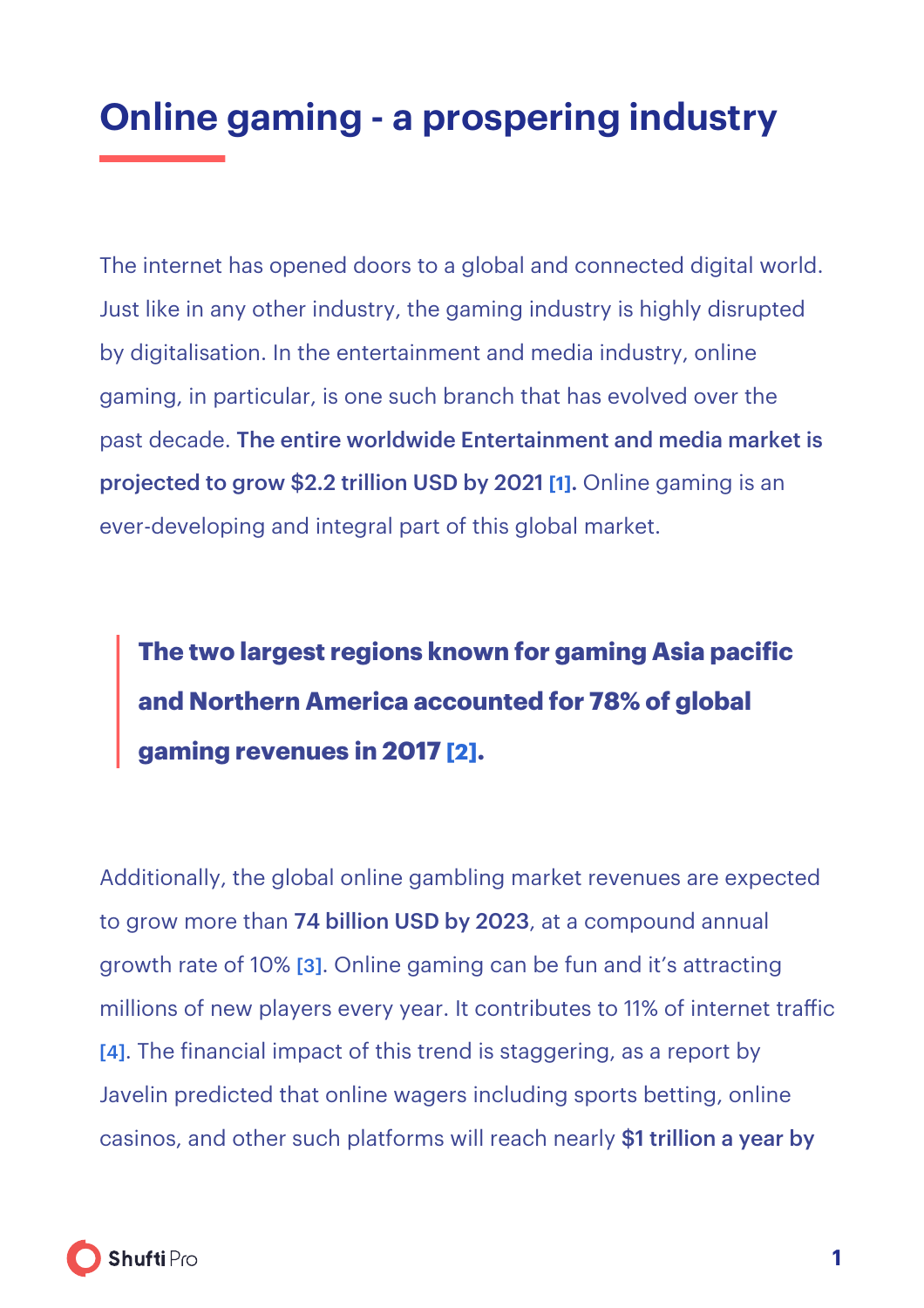<span id="page-3-0"></span>However, with 2.2 billion gamers online, nearly 60% of the trafic is cross border. Which makes it challenging to regulate the online gaming industry and to put a stop to cybercrimes [\[6\]](#page-19-0).

In this white paper, we'll discuss the challenges faced by the online gaming industry and how technology could help in dealing with these challenges.

# **Market Challenges and Combating Fraud in the Online Gaming Industry**

Online gaming and gambling industry is subjected to a lot of challenges. Out of these challenges, three issues are more pressing including customer experience, an increase in online fraud and evergrowing regulatory obligations that need to be fulfilled.

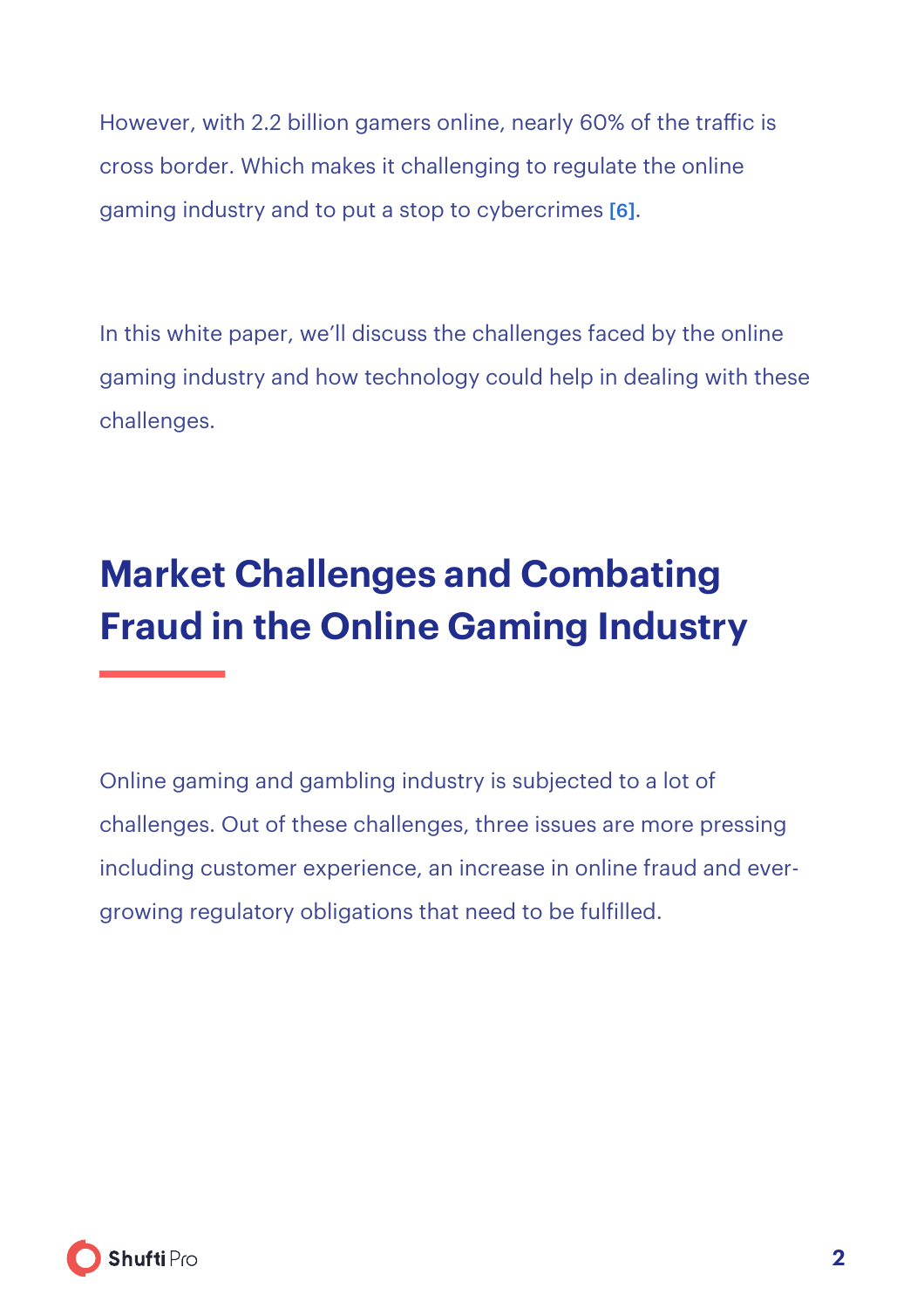### <span id="page-4-0"></span>Fraud - an ever going problem for the online gaming industry



The online gaming industry is an enormous force to be reckoned with. Wistfully, where there is money involved there are also fraudsters looking to cash in; with 47 percent of the world's 2.2 billion active gamers spending money while playing, gaming is full of opportunities for scams [\[7\]](#page-19-0). Fraud is disruptive to the players and detrimental to gaming platforms. A gaming company with a reputation for putting out games that become infected with fraudsters will quickly find their player base shrinking as players get fed up with being scam targets and feel insecure while onboarding such platforms.

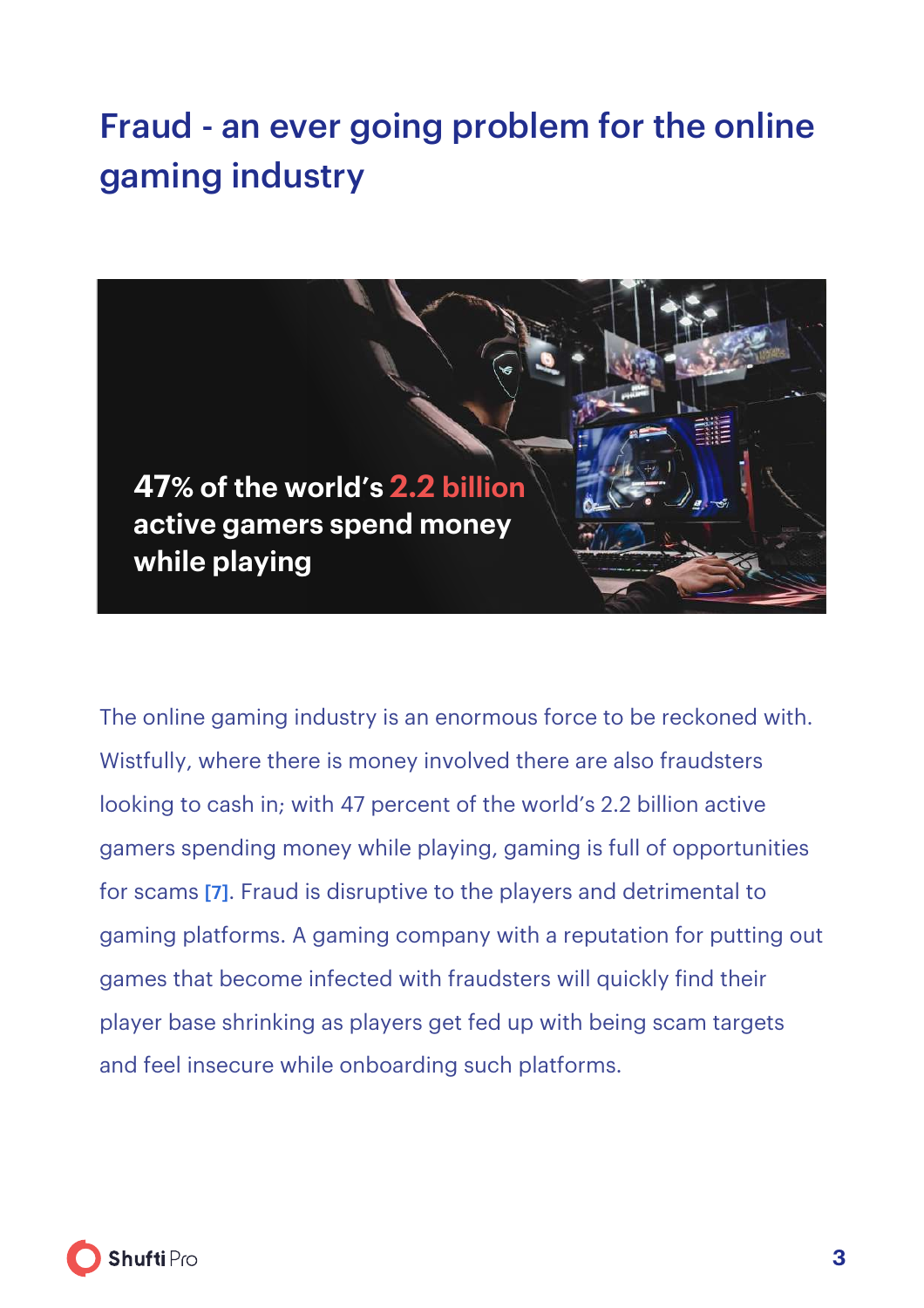#### Fraud - An ever-increasing problem

1 One out of five gamers experiences fraud while playing games online.



2 33% of the gamers are reluctant to spend money online due to the fear of being scammed.



Young gamers (18-24 of age) are more vulnerable to frauds.

1 in every 20 new accounts created with an online gaming site is connected to a fraudster.





5 6% of young people have gambled online using a parent's account

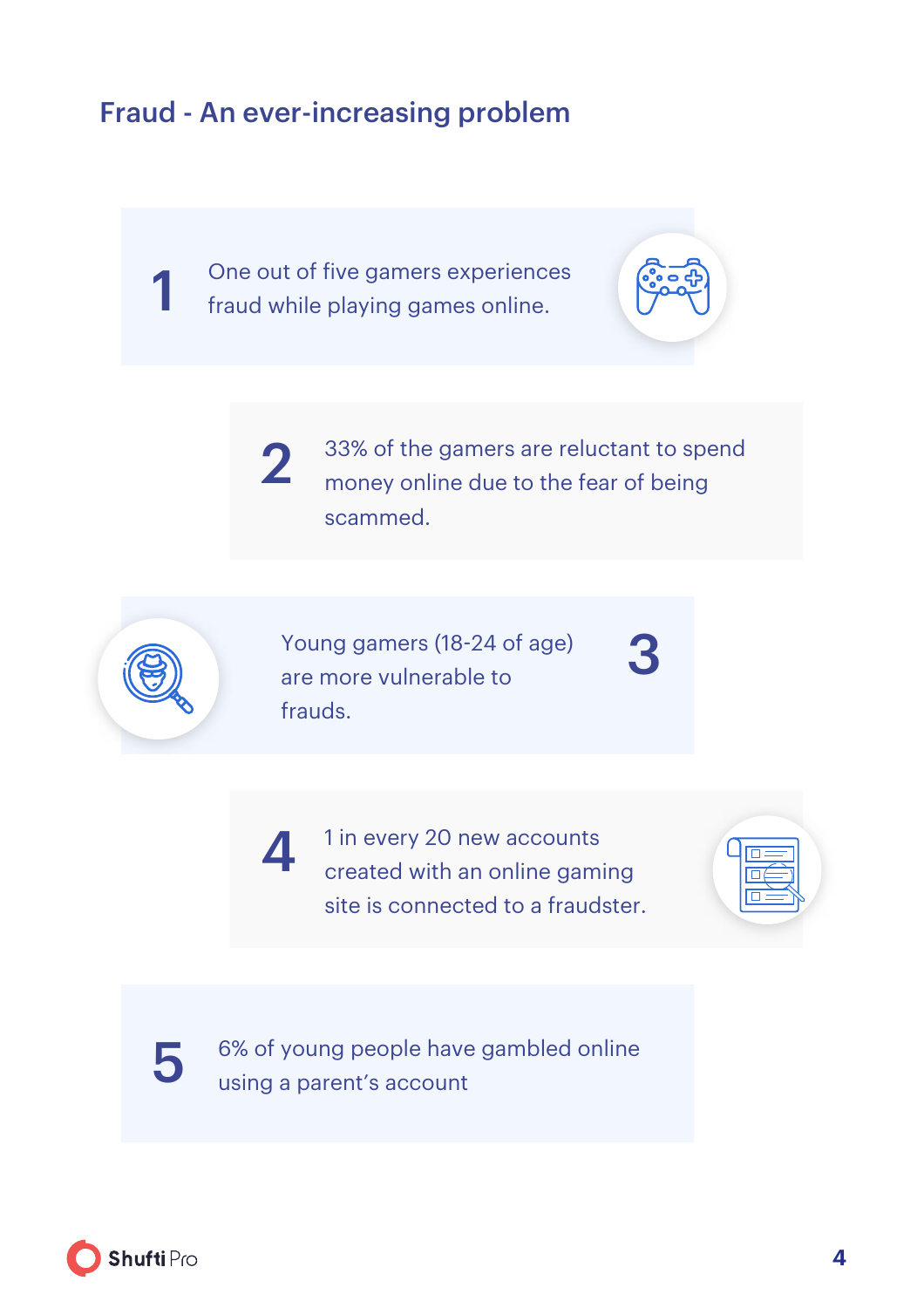#### <span id="page-6-0"></span>Account takeover fraud

Account takeover fraud is the basic tactic fraudsters use to hide behind real accounts to engage in illegal activities like posting spam and scamming users. Many popular games are alleged for this kind of scams where fraudsters hack accounts and use them to send spam messages to random players with fake offers.

#### Identity theft

Identity theft is deemed as one of the major problems for the online gaming industry. These include cybercriminals using stolen identities to claim bonuses, placing fraudulent bets and opening new accounts. It doesn't just stop at this, over the last couple of years location spoofing is becoming a rising threat for the online gaming industry with an increase over 257% year over yea[r \[8\].](#page-19-0)

The digitalised global space that online gaming operates in sees a high volume of cross-border trafic; it is challenging for the companies to meet geographic compliance requirements and other legal restrictions.

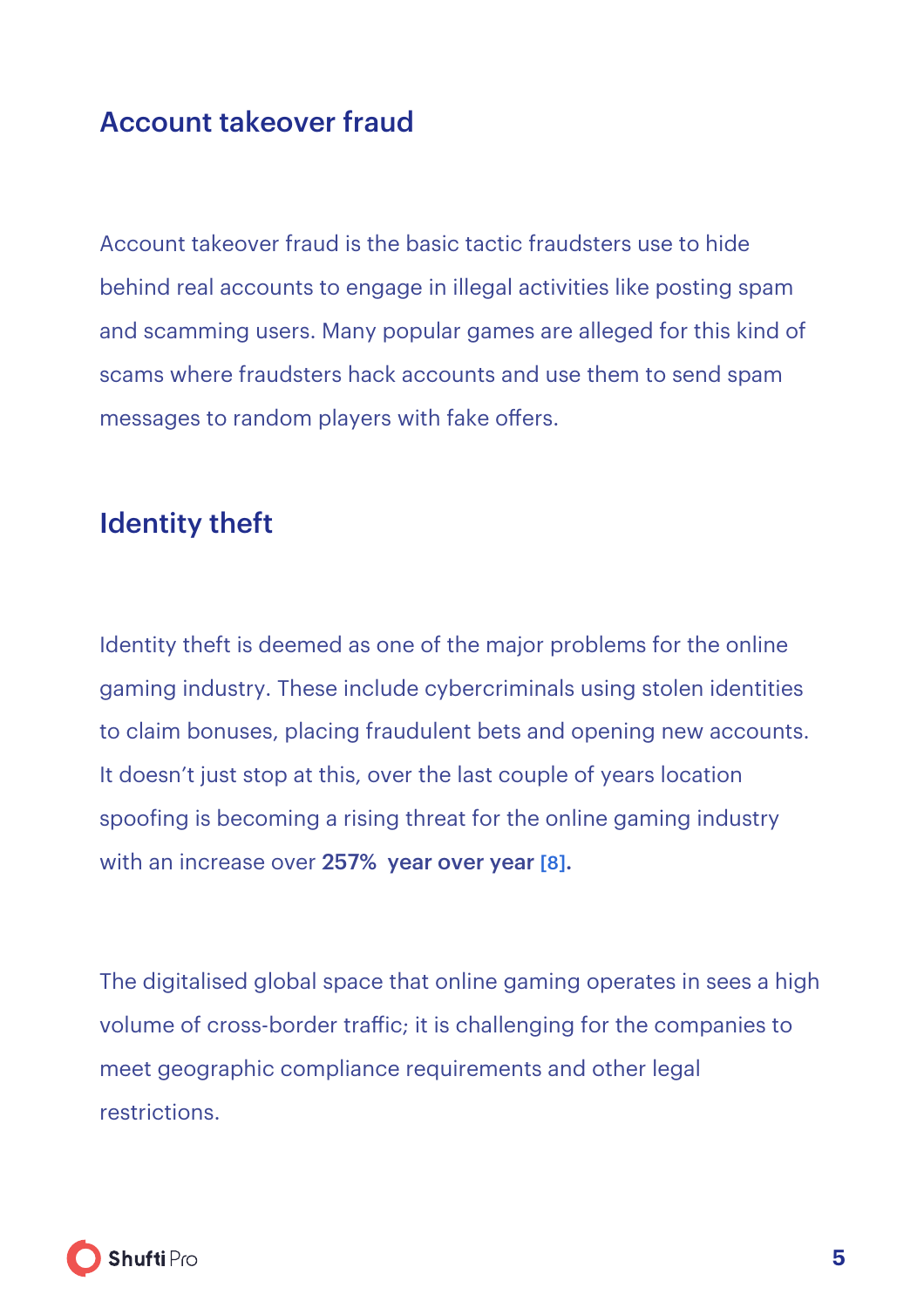#### <span id="page-7-0"></span>Chargeback abuse

Also referred to as friendly fraud, chargeback abuse occurs when a legitimate account holder will contact their bank or card issuer and deny making a payment to an online gaming site. Most of the chargebacks occur when underaged children use their parent's credit card or stolen credit card credentials are used for making purchases online. Since many online gaming platforms are located overseas or may not even be registered businesses, the card company will most often reverse the payment, leaving the gaming platforms emptyhanded.

Even though gaming platforms can fight the chargeback claims but they could damage their business relations with the card issuers in case of too many claims. And losing the ability to accept credit card payments from a major issuer can essentially cost them a fortune. So in most of the cases, they have to bear losses instead of fighting back.

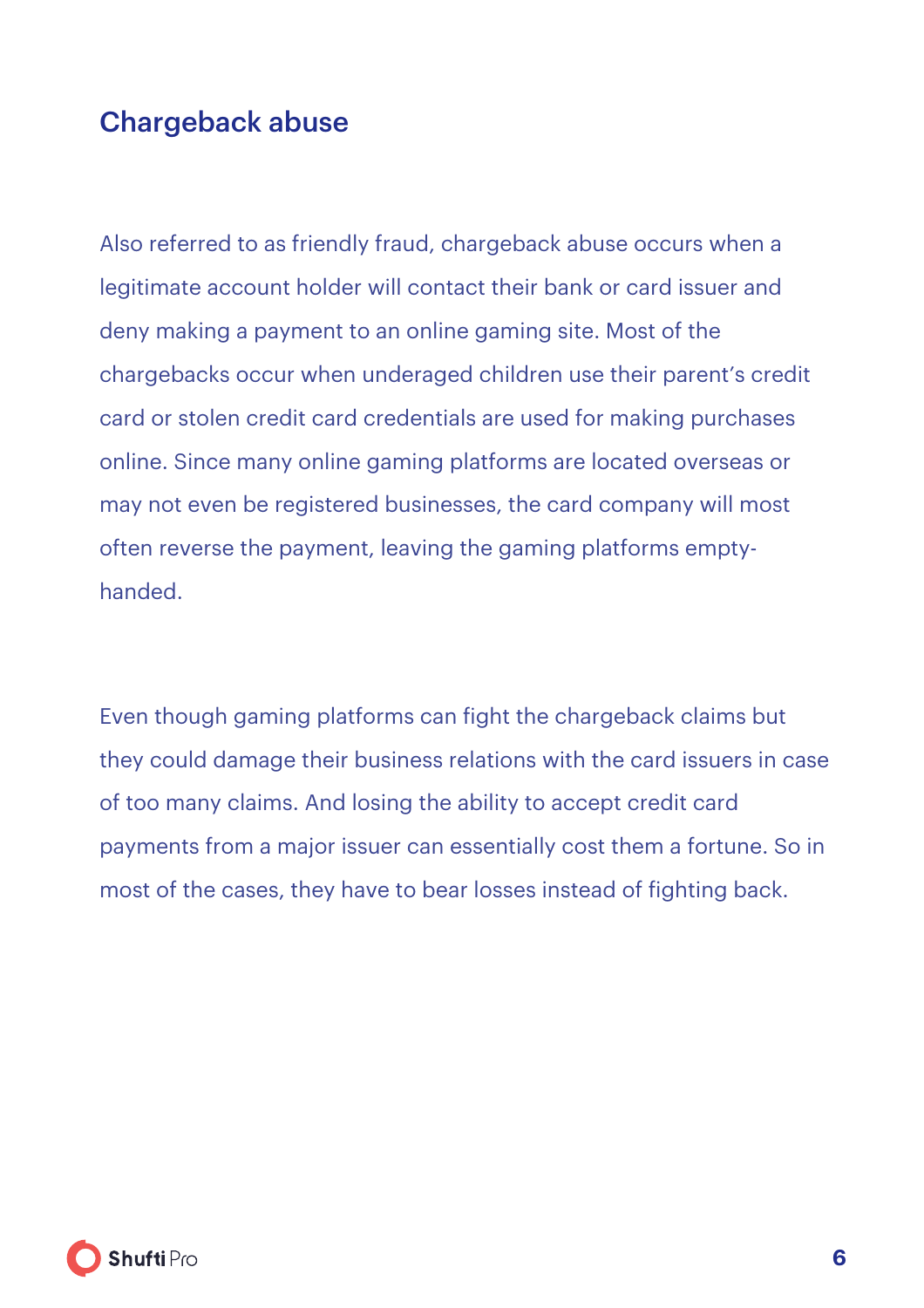#### <span id="page-8-0"></span>Credit card fraud

With ever-increasing cases of high profile data breaches, financial data including credit card information are becoming easy to access. Most of the cybercriminals use stolen card information to purchase gift cards or luxury items.

A stolen credit card is used to top up online gaming accounts and then the money is withdrawn using bitcoin which makes it dificult to catch the fraudsters.

Even though these are some common types of fraud that largely impact the online gaming platforms there are many that couldn't be identified.



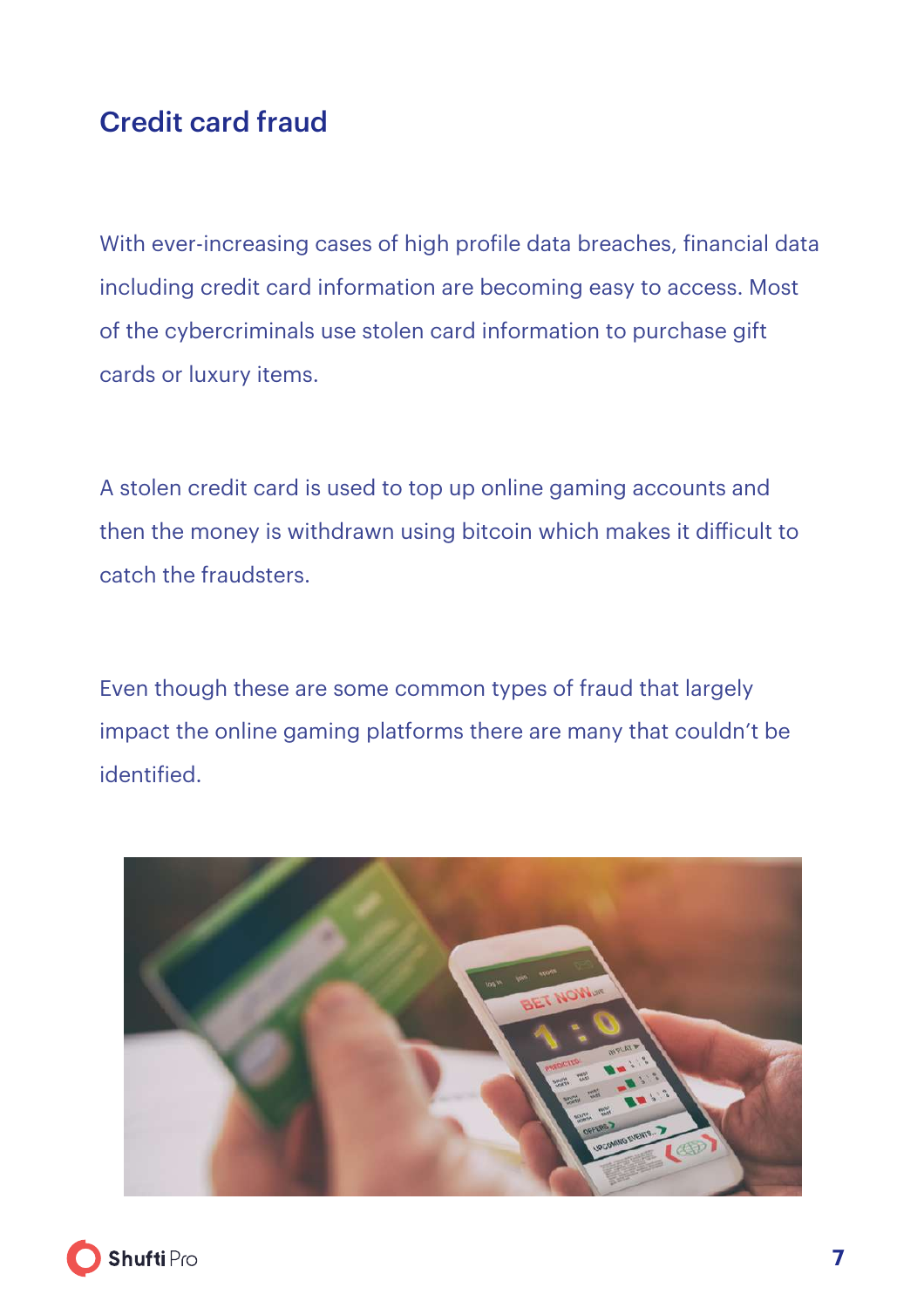### <span id="page-9-0"></span>Fulfilling regulatory requirements



As online fraudulent activities are increasing, the regulatory authorities are also trying to make sure that the internet remains a safe place for the users. For the online gaming and gambling sector, businesses have to comply with strict age verification and KYC/AML laws, to protect their business and customers from fraudsters. For instance, the businesses have to comply with regional regulations across the globe such as [COPPA, the UK gambling act, FFDCA and NVP.](https://shuftipro.com/blogs/age-verification-regulations) Moreover, compliance with KYC and AML regulations help businesses gain credibility as a compliant entity.

Here are some of the regulatory requirements that are required to be fulfilled by online gaming and gambling platforms:

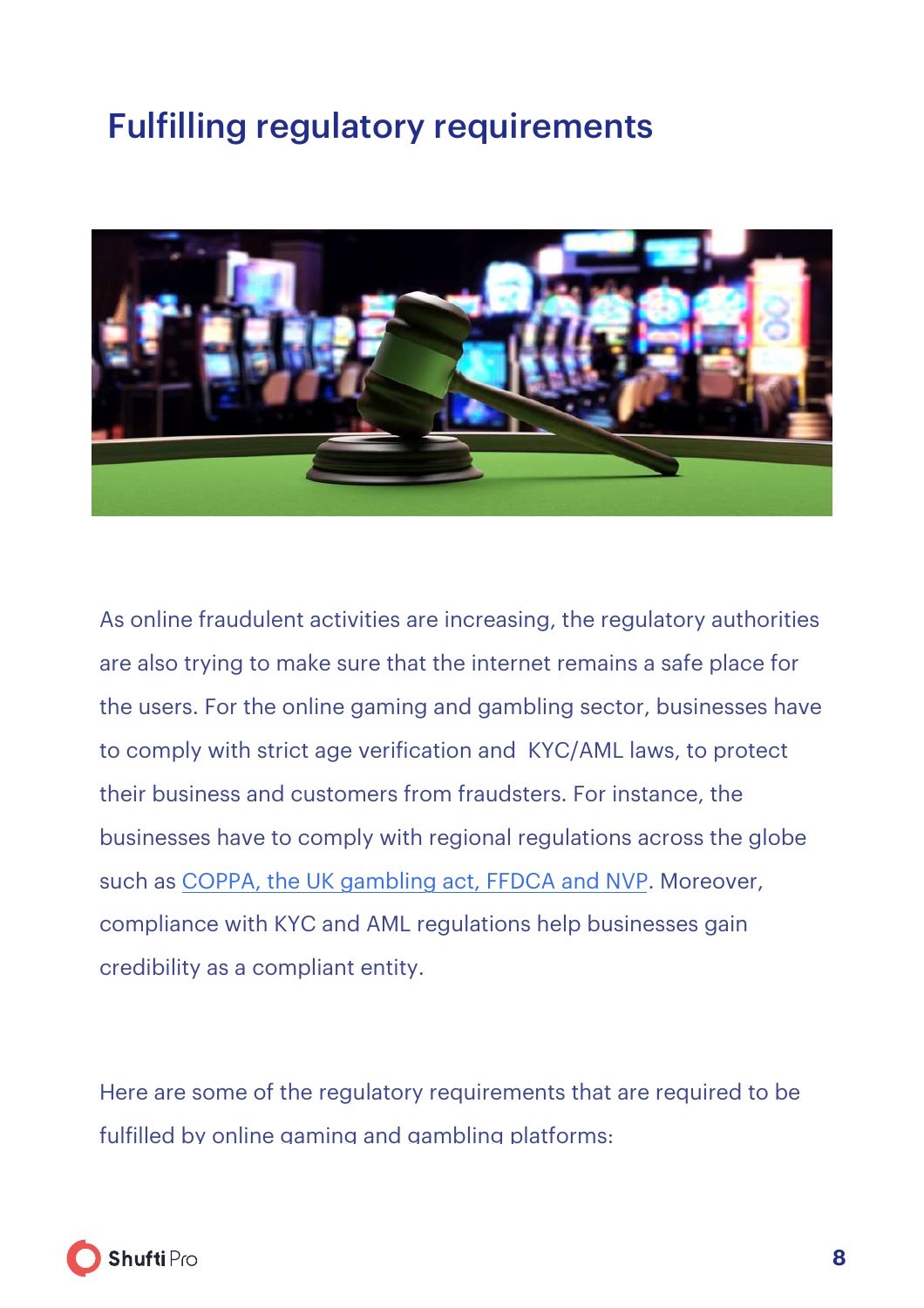#### <span id="page-10-0"></span>Age Verification - Protecting children and vulnerable

With the focus on teenage consumption of online age-restricted products and services increasing, age verification regulations are also tightening. According to a report, 50k children have been classed as having gambling problems over the last two years [\[9\]](#page-19-0).



Source : [Statista](https://www.statista.com/statistics/292516/pc-online-game-market-value-worldwide/)

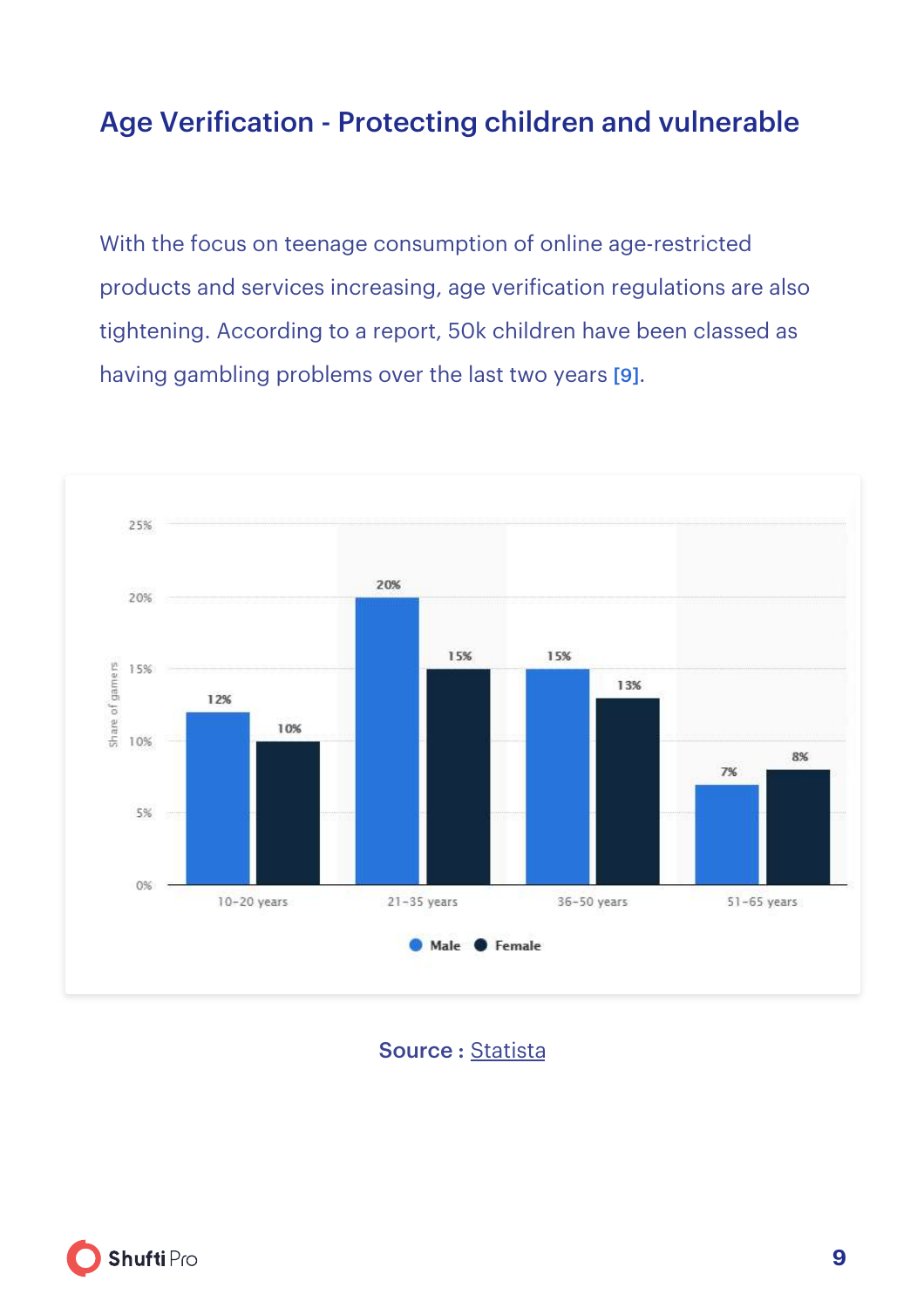<span id="page-11-0"></span>Protecting the well being of minors online is ethical and legal responsibility for the regulatory authorities as well as responsible businesses. This is why many age verification regulatory acts have been devised over the years in many countries including; COPPA and Betting [and Gambling Act.](https://shuftipro.com/blogs/age-verification-regulations)

### Anti Money Laundering - Keeping crime out of gambling

Online gamers increasingly use cryptocurrency and fiat currency to pay for in-game purchases. Regulators are concerned that these platforms are safe havens for the cybercriminals and money launderers to launder their black money. Keeping that in mind strict regulations are imposed on online gaming and gambling platforms all over the world. These regulations include European Money Laundering Acts, Money Laundering Act 2017, Proceeds of crimes act, etc.

Fulfilling these regulatory requirements presents a huge challenge for businesses specifically that are operating globally. Obliging with all the regulations including international and local regulations is a cumbersome task for online gaming and gambling platforms which requires extensive resources, time and effort.

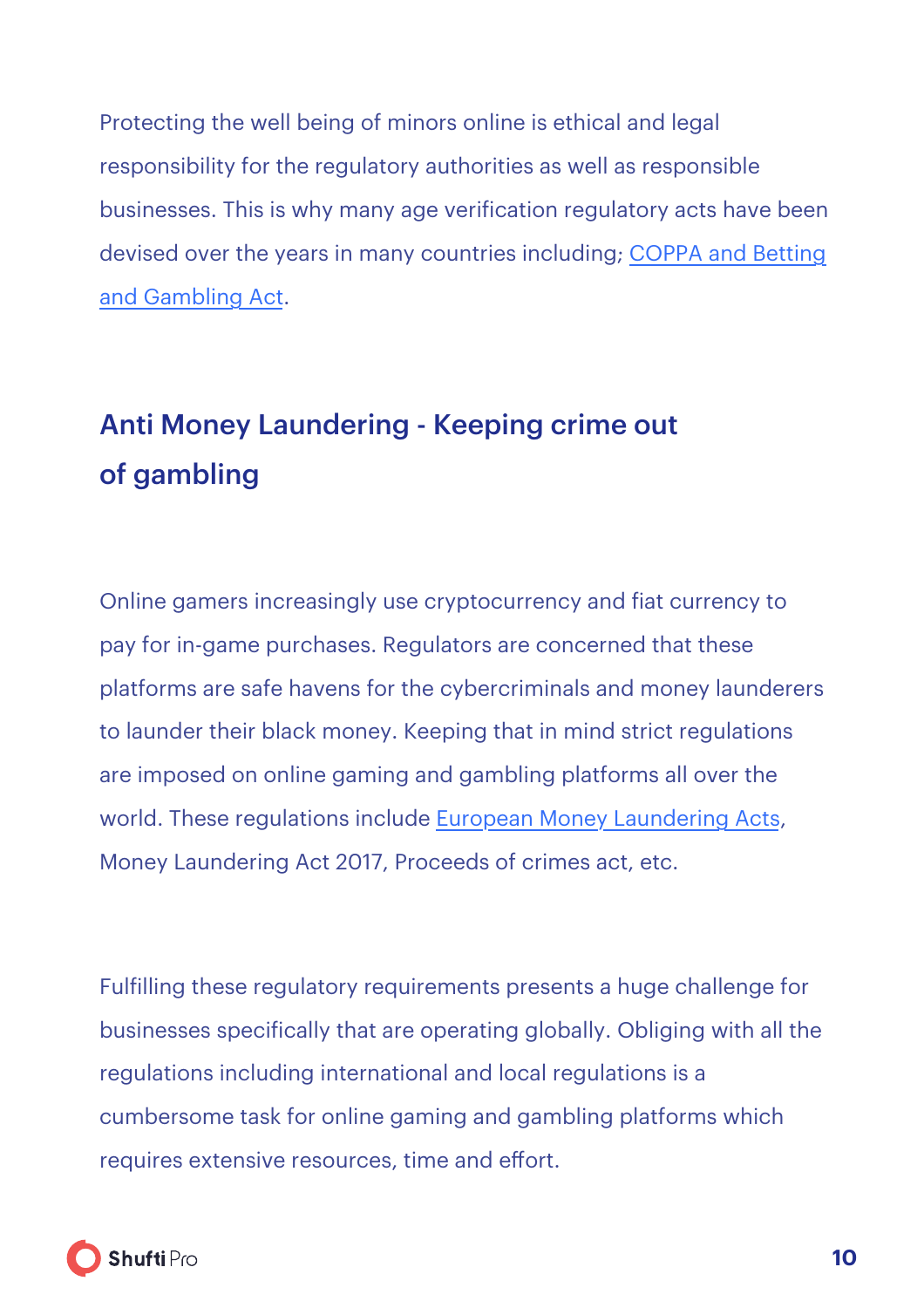#### <span id="page-12-0"></span>Customer experience

Great experience for the players is one of the essential things. According to IGN.com, players report that experience is one of the basic things for winning games [\[10\]](#page-19-0). That experience starts with onboarding a player and continues whenever they interact with the gaming platform. For online gaming players, the experience is all that matters and anything getting in the way of play is annoying for them even if it's the access protocols that take them to play.

For operators, enhancing gaming experience is important. It helps in creating players' trust on the platform and increases brand loyalty as well as market share. It is too expensive to attract the player only to lose them with a cumbersome verification experience.

These are some of the challenges facing the online gaming industry. But the question of dealing with these issues has grown complex. The puzzle is to achieve an eficient, swift and streamlined access experience while following regulatory requirements and mitigating fraud.

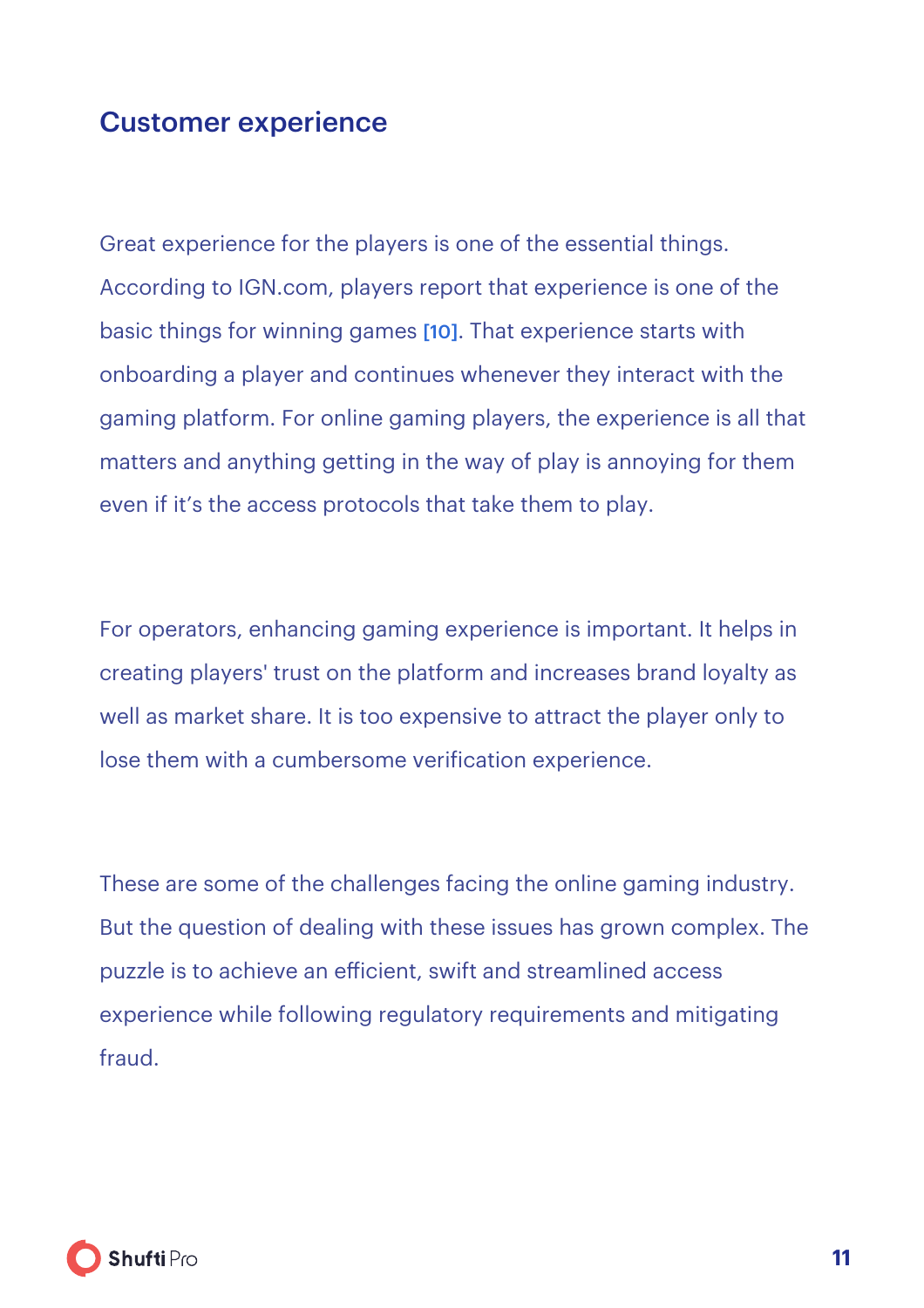### <span id="page-13-0"></span>**Technology + Gaming = Winning Streak**



How do you add robust security on your platform while reassuring players that you are complying with KYC and AML regulations concurrently? It doesn't end here - how do you make customer onboarding and access frictionless? The answer to this is by using technology similarly as you used it in the first place for making gaming and gambling available online.

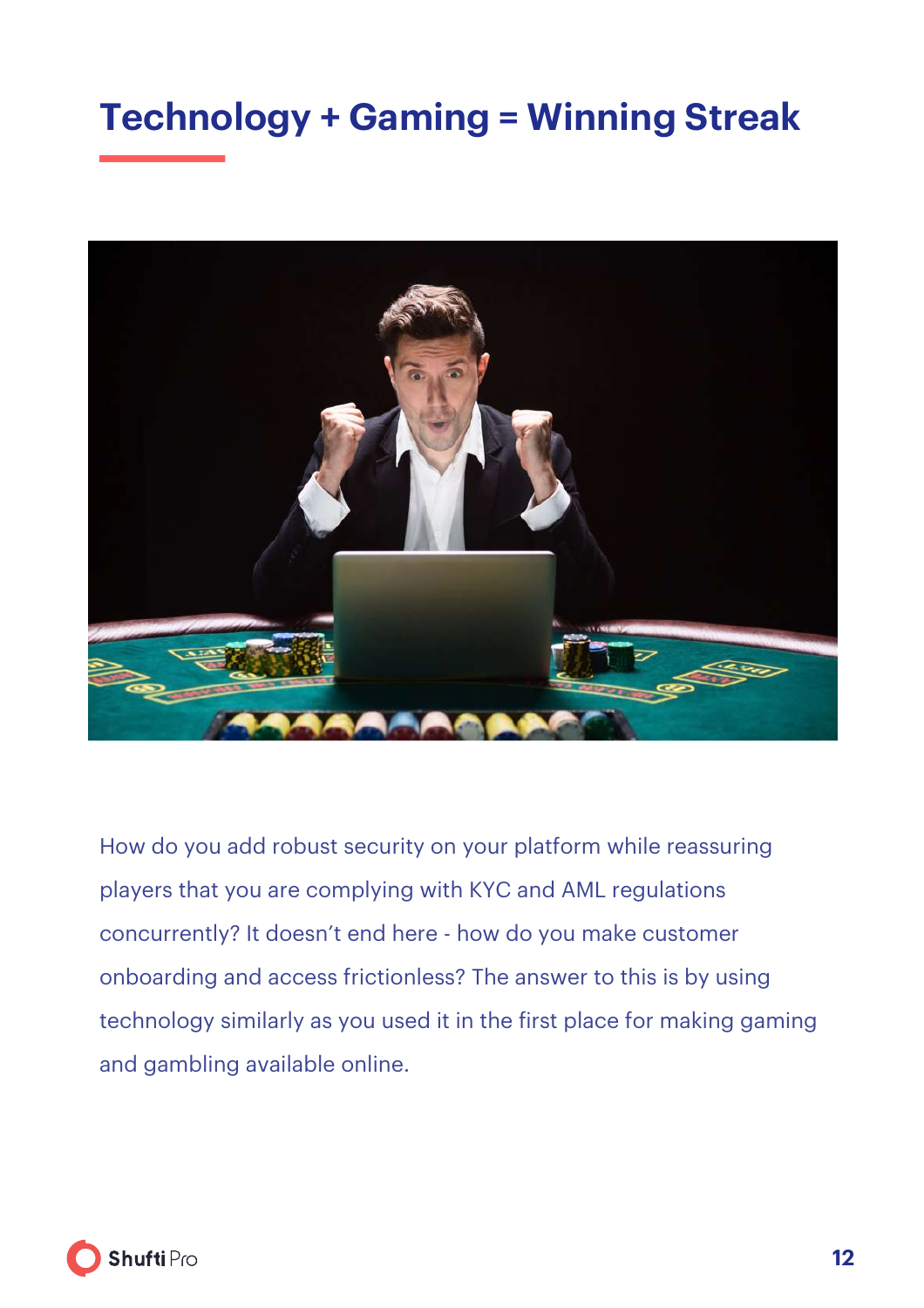Bringing user authentication and verification online could help in solving many issues. Player verification technologies need to do more than just meeting Age verification, [KYC](https://shuftipro.com/identity-verification) and AML compliance. The way you verify the identity of players can also have a great impact on player's experience, your platform's credibility and conversion rate. Delivering an enhanced player experience doesn't only rely on meeting security and regulatory objectives. You have to make them work in concert for an enhanced gaming experience.

From account opening to purchasing in-game merchandise, clocking a gaming experience that's fast, accurate and seamless is necessary. Online identity and age verification solutions based on AI technology are considered as the perfect solution for player verification. According to a study, these services help in reducing fraud by 20% and manual reviews by 70% [\[8\]](#page-19-0). Seve[ral online gaming compan](https://shuftipro.com/wp-content/uploads/Artplant-new-logo.pdf)ies perform online KYC/AML screening on their customers to meett regulatory obligations while providing seamless and secure user experience.

Today's technologically advanced solutions cover the bases to meet all regulatory requirements and streamline the customer experience. This creates a winning streak for player and gaming businesses and can save a considerable number of dollars.

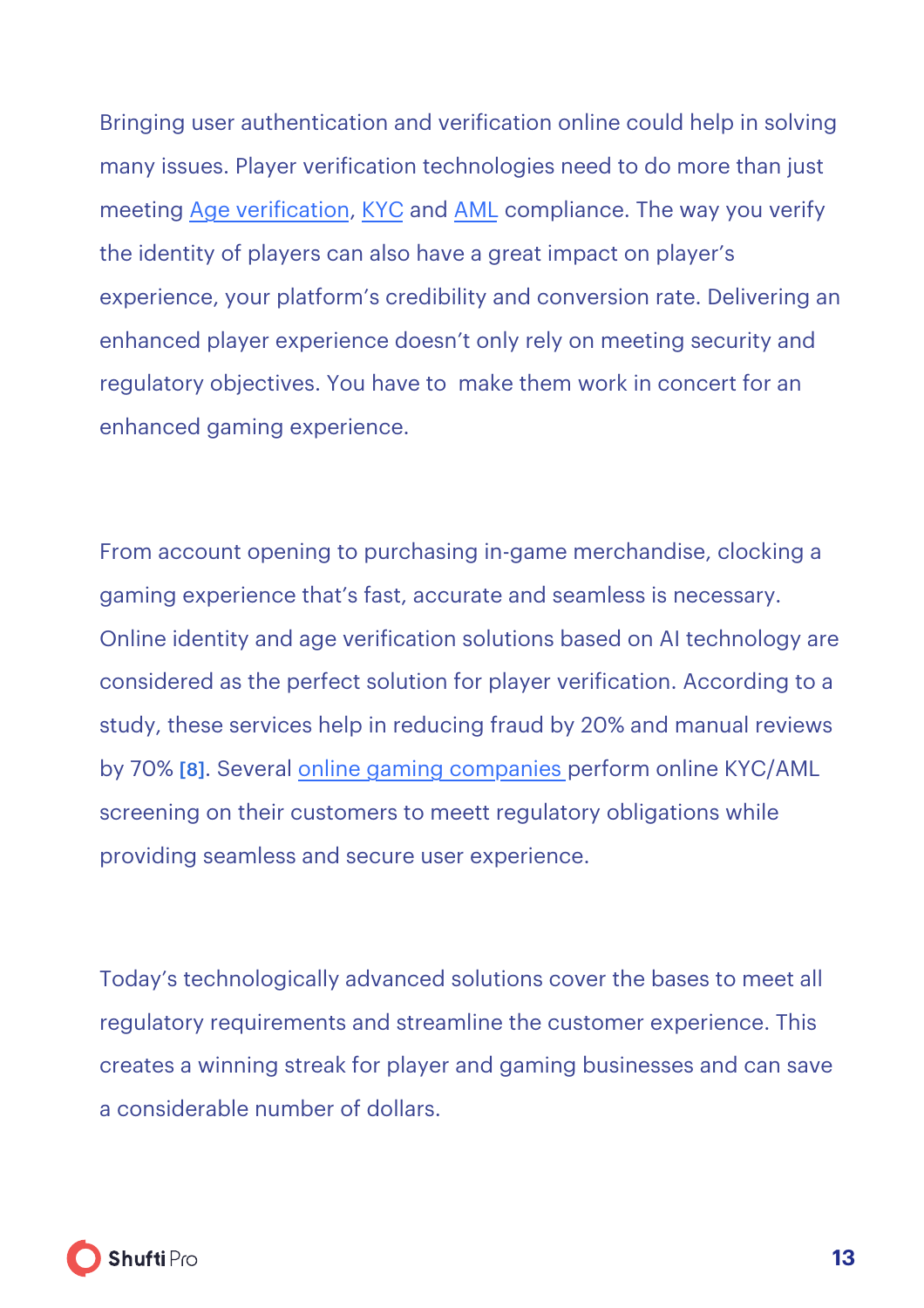Online identity verification has been a game-changing technology especially when it uses biometric-based [3D liveness detection](https://shuftipro.com/face-verification) that scans a user's face and ensures the physical presence of the user at the time of verification while also reliably detecting spoofing of the selfie. Adding liveness detection is yet another safeguard against liveness spoofing — it's an important weapon in the operator's arsenal to mitigate growing frauds

With the AI-based identity verification solution, gaming platforms can now;

- Carry out identity and age verification 1
- Prevent frauds such as identity theft and account takeover 2
- Reduce frictions and onboard more clientele 3



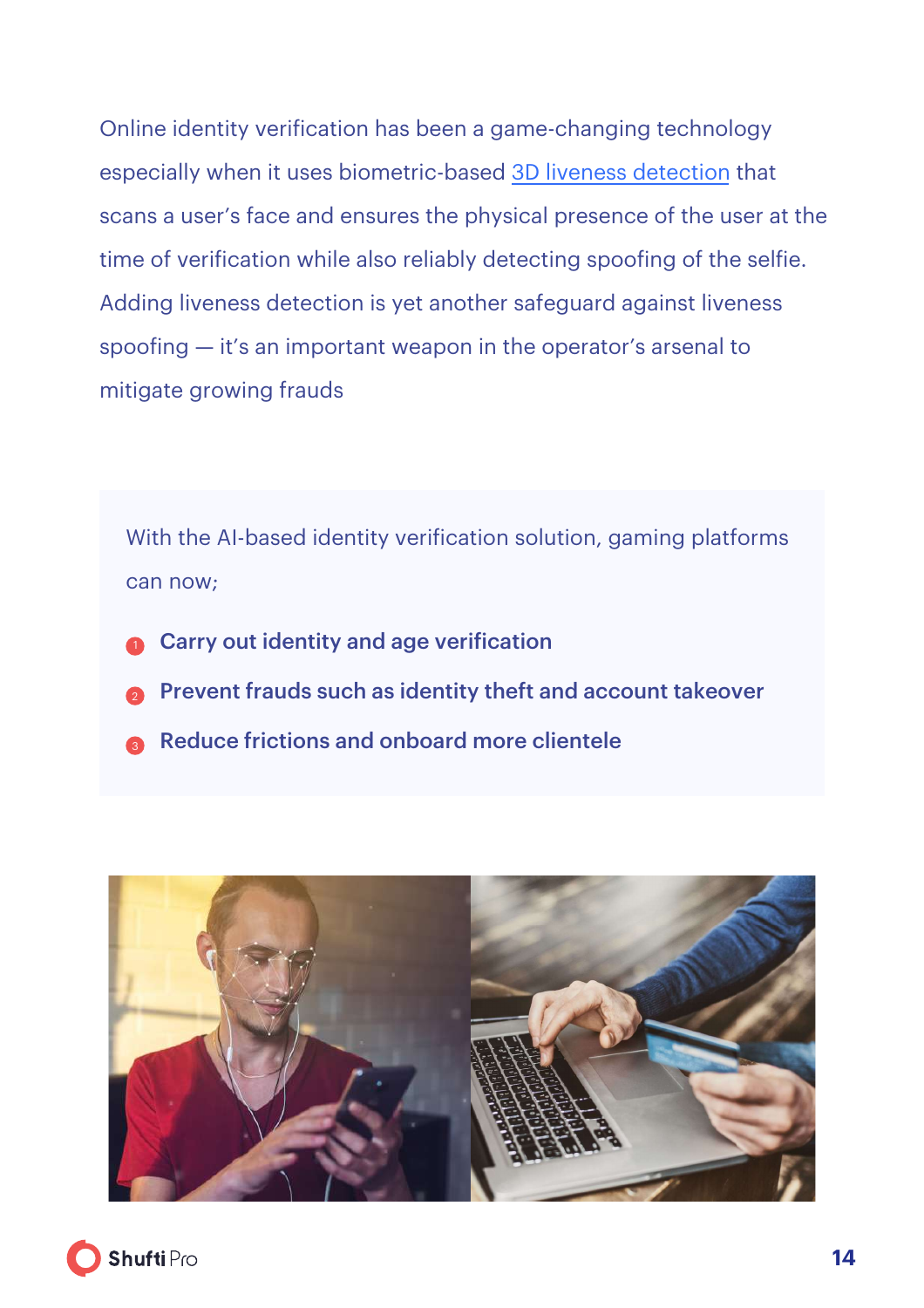## <span id="page-16-0"></span>**Winning partnership with Shufti Pro**

With Shufti Pro's AI-based online identity verification solution suite, you can add a winning ingredient to your platforms by making the user experience seamless and mitigating fraud all while making KYC and Age verification an easy afair. Shufti Pro's identity and age verification solutions offer a swift and seamless verification in 15-30 seconds.

Shufti Pro's solution suite allows you to reduce manual processing time to 0% at economical costs.

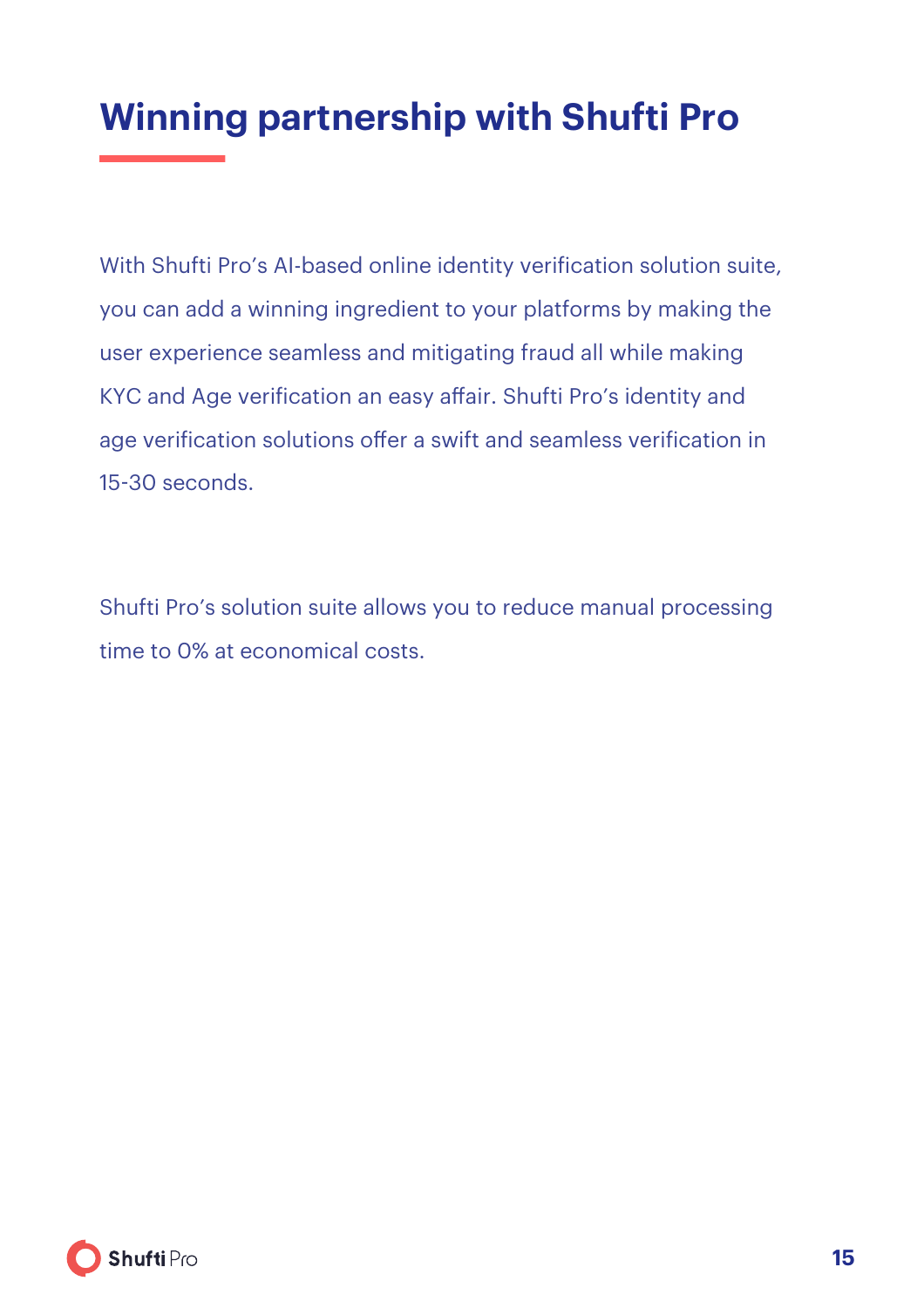Using identity verification you can easily verify the age and identity of the customer online by making sure that they are who they claim to be.



With a diverse clientele in diferent sectors, Shufti Pro has a deep understanding of the use cases and has the solutions to meet customers' needs and expectations. Shufti Pro's easy and seamless API can easily be integrated with your platform in a few minutes.

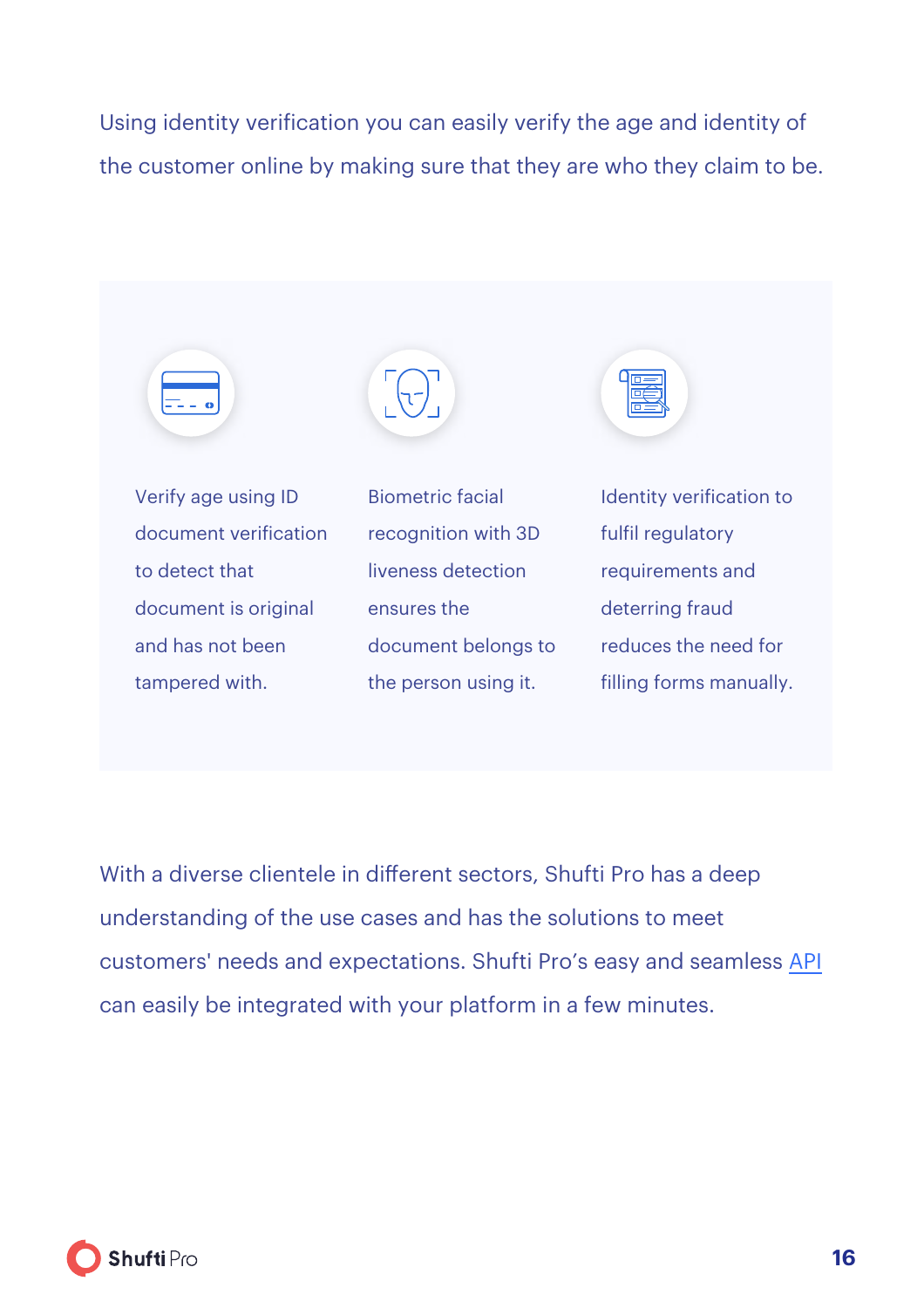

# **To learn more about how Shufti Pro can help you in tackling fraud and enhancing the player's experience contact our team.**

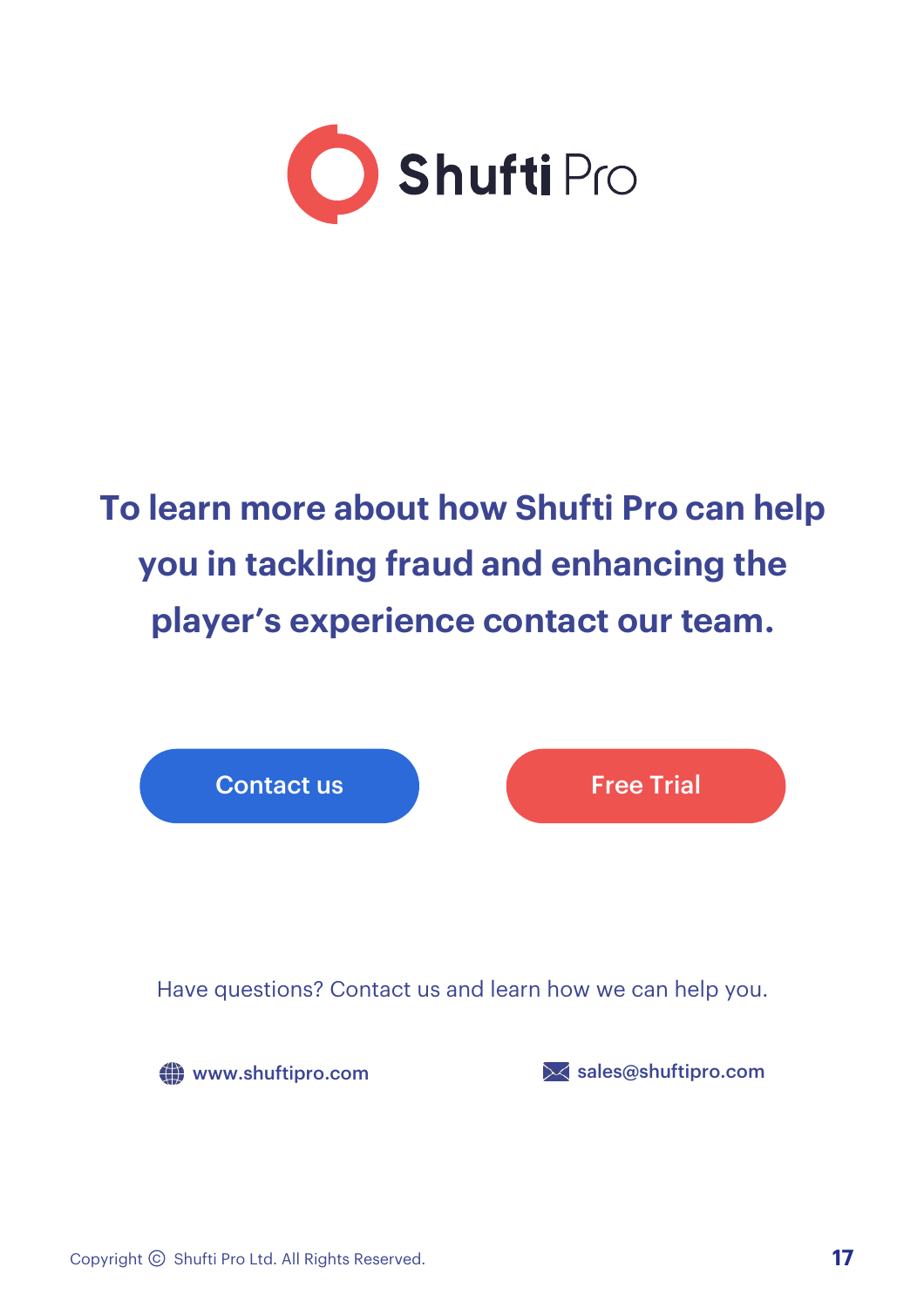### <span id="page-19-0"></span>**Resources**

- [https://www.statista.com/statistics/237749/value-of-the-global-entertainment](https://www.investopedia.com/news/top-video-game-stocks-2017/)[and-media-market/](https://www.investopedia.com/news/top-video-game-stocks-2017/) 1
- [https://www.statista.com/statistics/343101/mmo-games-revenue-f2p-p2p](https://www.statista.com/statistics/292516/pc-online-game-market-value-worldwide/)[region/](https://www.statista.com/statistics/292516/pc-online-game-market-value-worldwide/) 2
- [https://www.globenewswire.com/news-release/2020/05/18/2034812/0/en/](https://www.statista.com/statistics/292516/pc-online-game-market-value-worldwide/) [Global-Online-Gambling-Market-2020](https://www.statista.com/statistics/292516/pc-online-game-market-value-worldwide/)-30-COVID-19-Growth-Forecasts-Due-to-[Global-Lockdowns.html](https://www.statista.com/statistics/292516/pc-online-game-market-value-worldwide/) 3
- [https://www.limelight.com/resources/white-paper/state-of-online-](https://www.aciworldwide.com/news-and-events/press-releases/2018/august/1-in-5-gamers-has-experienced-fraud-when-paying-for-games-online)4 [gaming-2019/](https://www.aciworldwide.com/news-and-events/press-releases/2018/august/1-in-5-gamers-has-experienced-fraud-when-paying-for-games-online)
- [http://www.ioaa.co.in/images/EY-a-billion-screens-of-opportunity.pdf](https://chargebacks911.com/online-gaming-fraud/) 5
- [https://www.unodc.org/documents/commissions/CCPCJ/CCPCJ\\_Sessions/](https://hellosoda.com/wp-content/uploads/2019/05/HS-Use-Cases-Gaming.pdf) CCPCJ\_22/\_E-CN15-2013-[CRP05/Comprehensive\\_study\\_on\\_cybercrime.pdf](https://hellosoda.com/wp-content/uploads/2019/05/HS-Use-Cases-Gaming.pdf) 6
- [https://www.statista.com/statistics/748044/number-video-gamers-world/](https://hellosoda.com/wp-content/uploads/2019/05/HS-Use-Cases-Gaming.pdf) 7
- https://www.casino.org/news/spoof[ing-is-now-the-online-gambling-industrys-](https://hellosoda.com/wp-content/uploads/2019/05/HS-Use-Cases-Gaming.pdf)8 [biggest-cyber-headache/](https://hellosoda.com/wp-content/uploads/2019/05/HS-Use-Cases-Gaming.pdf)
- [https://hellosoda.com/wp-content/uploads/2019/05/HS](https://hellosoda.com/wp-content/uploads/2019/05/HS-Use-Cases-Gaming.pdf)-Use-Cases-Gaming.pdf 9
- 10 [https://www.ign.com/](https://hellosoda.com/wp-content/uploads/2019/05/HS-Use-Cases-Gaming.pdf)